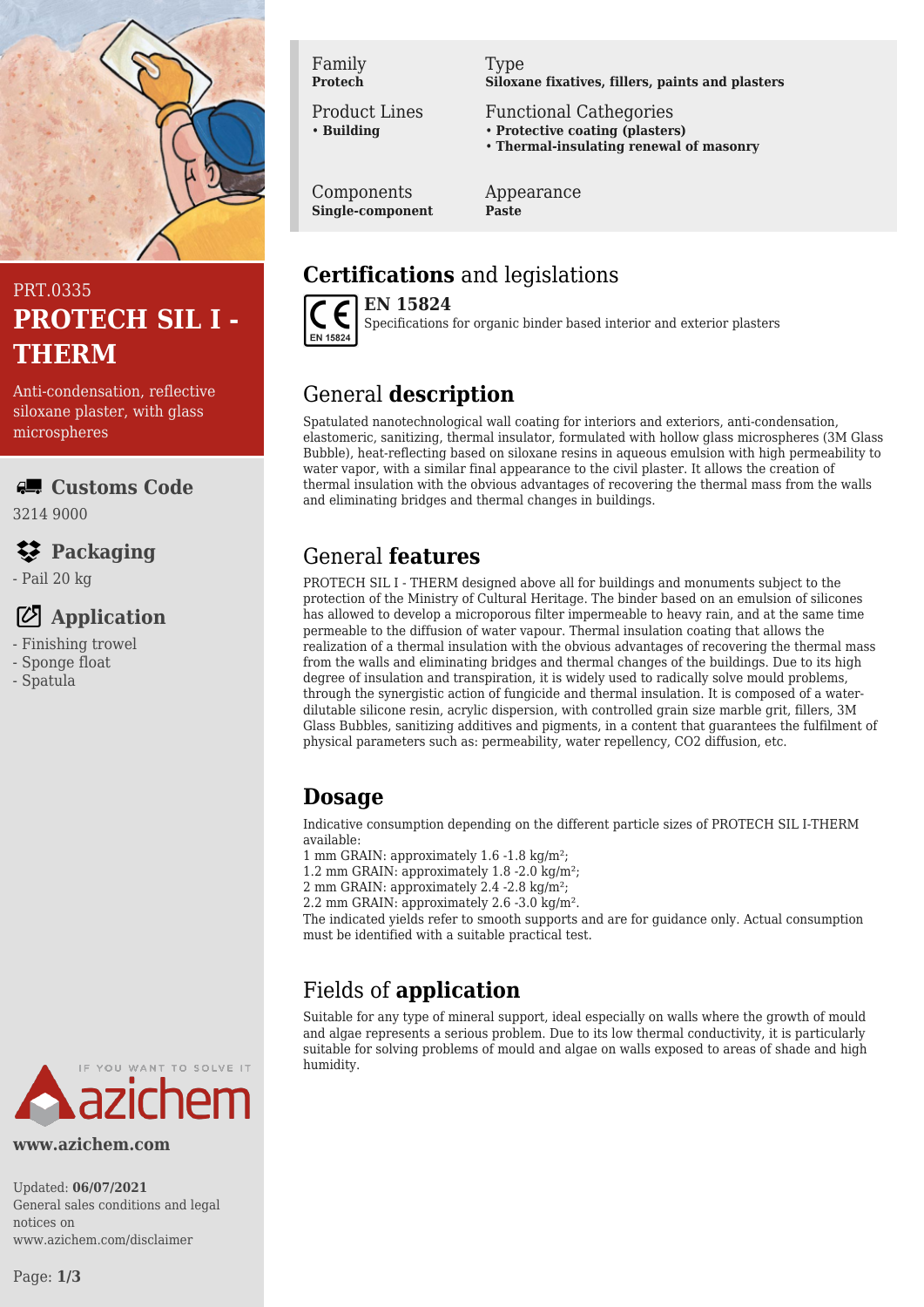#### Basic **features**



*12 months* To be applied in two coats



## *Request available colors*

## **Technical** specifications

*Grado di trasmissione dell'acqua liquida UNI EN 1062-3*: 0.070 kg/(m² • h^0.5) *Grado si trasmissione del vapore acqueo UNI EN ISO 7783-2*: 0.3992 FP:A *Determinazione dell'aderenza per trazione diretta (Fh) UNI EN 1542*: 0.4 MPa

*Adhesion to substrate*: 0.4 MPa

*Complete hardening (20°C)*: 24 - 48 h

*Reaction to fire*: F \_

*Solar reflection index (SRI) ASTM E1980-11*: 95.2 \_

*Thermal conductivity UNI EN 1745*: 0.83 - 0.93 W/m\*K

#### Tools **cleansing Applicable** on

• Water • Plasters

- Concrete
- Cement-based or lime-based mortars
- Prefabricated concrete
- Fiber-cement

#### Substrate **preparation**

SUPPORTS ALREADY PAINTED WITH SILOXANIC PAINT Remove any stains and proceed with painting with the siloxane coating (it is always recommended to apply a coat of siloxane impregnating agent). NEW SUPPORTS

Apply a coat of siloxane acrylic fixative diluted from 20 to 60% with water depending on the absorption of the support.

OLD SUPPORTS ATTACKED BY MOLDS

Clean the wall from mould and algae with a steam cleaner, disinfect with CONSILEX MUFFA CLEANER and CONSILEX MUFFA REMOVER (sanitizer) after a few hours, when the microorganisms have neutralized proceed with the application of a coat of PROTECH FIX AC - THERM diluted from 20 to 50 % with water. Once dry, proceed with the application of PROTECH SIL I - THERM.

#### **Instructions** for use

The product is ready to use if necessary add a little water and stir slowly. Apply a coating layer with a stainless steel trowel with a thickness equal to that of the granules it contains. Pass again with a cutting spatula to remove any excess material. After light drying, pass over with a plastic trowel with rotary movements to compact, even out and achieve the full plaster effect.

On large surfaces, it is recommended to apply the product of the same lot and proceed always wet on wet to avoid signs of resumption.



**www.azichem.com**

Updated: **06/07/2021** General sales conditions and legal notices on www.azichem.com/disclaimer

## **Storage** and preservation

Protect from freezing. Store the product in its original packing, in a fresh and dry environment, avoiding frost and direct sunlight. Inadequate storage of the product may result in a loss of rheological performance. Store the product at a temperature between +5°C and +35°C.